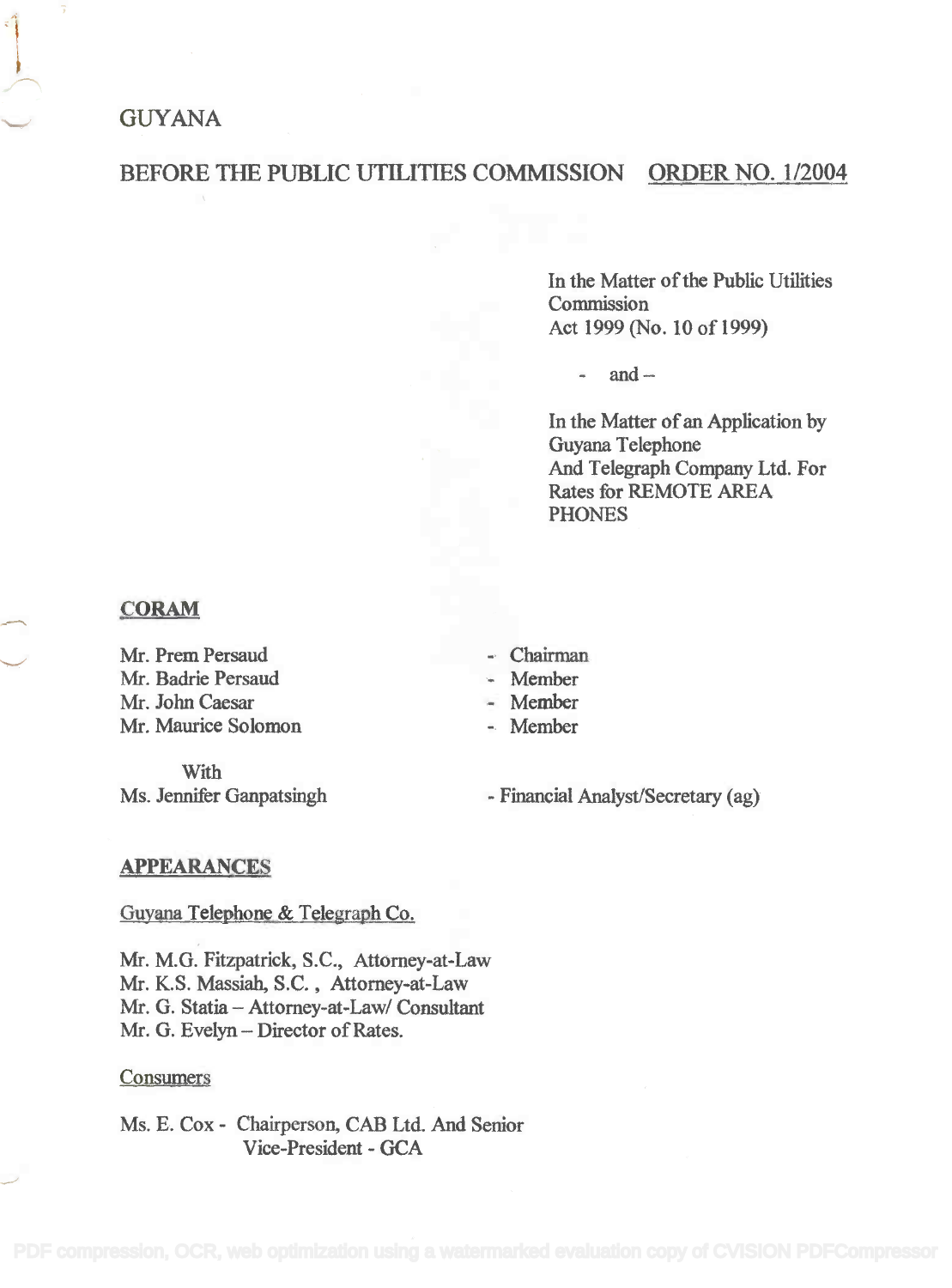# DECISION

GT&T has sought the approval of the Public Utilities Commission to introduce a OT&T has sought the approval of the Public Utilities Commission to introduce a telephone service to be called REMOTE AREA PHONES and rates for such service. telephone service to be called REMOTE AREA PHONES and rates for such service.

These phones will operate as call boxes and will utilise calling cards. As the name These phones will operate as call boxes and will utilise calling cards. As the name suggests the service will be set up in remote areas in the country and since electricity is suggests the service will be set up in remote areas in the country and since electricity is virtually non-existent in the communities in which the service will be sited, solar virtually non-existent in the communities in which the service will be sited, solar technology will be utilised to power the said phones. technology will be utilised to power the said phones.

The areas to be served based on the application filed with the Commission are set out in The areas to be served based on the application filed with the Commission are set out in the Schedule marked  $\mathbf{\tilde{A}}^n$  attached hereto.

The Corporation has sought a rate of G\$34.01 per minute which they claim will allow for a minimum of 15% rate of return to which they are entitled in terms of the licence a minimum of 15% rate of return to which they are entitled in terms of the licence granted to them. granted to them.

We wish to point out and emphasize that in as much as the service will be in outlying We wish to point out and emphasize that in as much as the service will be in outlying areas, great care must be taken by residents and users of the service to protect and areas, great care must be taken by residents and users of the service to protect and safeguard the equipment. safeguard the equipment.

GT&T has submitted figures with their filing seeking to justify the rate they claim. We OT&T has submitted figures with their filing seeking to justify the rate they claim. We have studied them very carefully, and gave due and ample consideration to them. We have studied them very carefully, and gave due and ample consideration to them. We have also considered fully and carefully scrutinized the explanations and answers they have also considered fully and carefully scrutinized the explanations and answers they submitted to our questions. submitted to our questions.

Having regard to all the evidence heretofore referred to we have arrived at the following:

# CAPITALISATION IS REDUCED CAPITALISATION IS REDUCED

1. We reduce capitalisation to US\$4000.00. This reduction is based on the 1. We reduce capitalisation to US\$4000.00. This reduction is based on the responses to our queries. They have stated that all equipments for all sites will be responses to our queries. They have stated that all equipments for all sites will be shipped in one container, cost of that shipping being US\$6000.00, or US\$260.00 shipped in one container, cost ofthat shipping being US\$6000.00, or US\$260.00 per site. Transportation of switch to site by air will be US1427.00. These are the per site. Transportation of switch to site by air will be USI427.00. These are the highest values quoted by them. The transportation cost for the installation crew highest values quoted by them. The transportation cost for the installation crew will be US\$1134.00. There is a provision for US\$1179.00 for "other expenses". will be US\$I134.00. There is a provision for US\$1179.00 for "other expenses".

# ADVISORY FEES DISALLOWED ADVISORY FEES DISALLOWED

2. We disallow advisory fees since there was no evidence of any service offered or 2. We disallow advisory fees since there was no evidence of any service offered or provided by any advisor to the Corporation. provided by any advisor to the Corporation.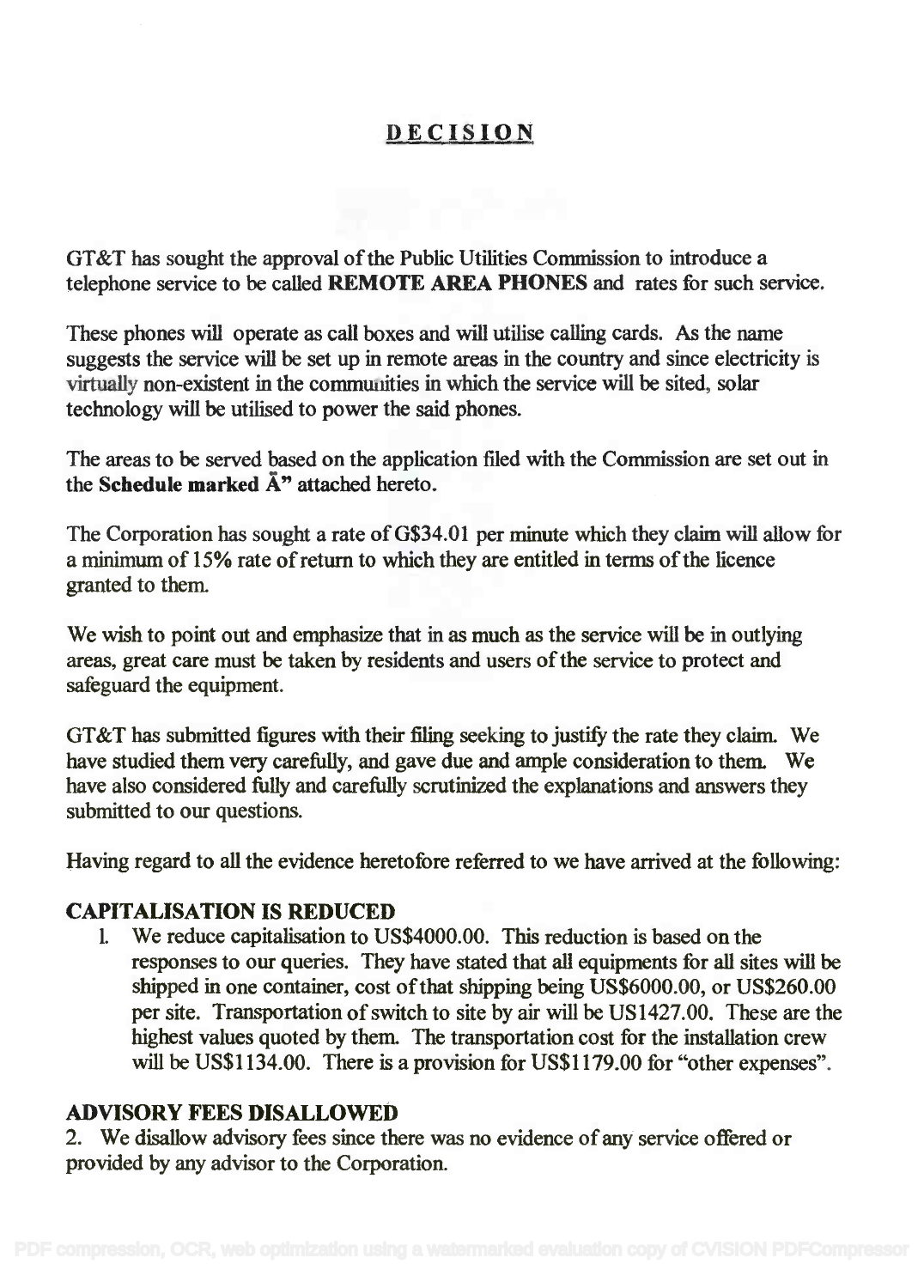### DEPRECIATION RATE REDUCED DEPRECIATION RATE REDUCED

- 3. We allow depreciation rate at 10% instead of 20% used by the Corporation. The 3. We allow depreciation rate at 10% instead of20% used by the Corporation. The rate of 10% is in keeping with the present depreciation rates as approved by the Commission. We had previously stated that any change in depreciation rates Commission. We had previously stated that any change in depreciation rates must first be approved by us, and to date no such approval was granted. must first be approved by us, and to date no such approval was granted.
- 4. The "other expenses" in Schedule 13 of the filing quoted as G\$150,000.00 is 4. The "other expenses" in Schedule B of the filing quoted as 0\$150,000.00 is disallowed as we consider the G\$200,000.00 provision under Maintenance disallowed as we consider the 0\$200,000.00 provision under Maintenance Expenses sufficient to cover maintenance and any other expenses that may arise. Expenses sufficient to cover maintenance and any other expenses that may arise.
- 5 While we do not take issue with the Corporation's claim that the average 5 While we do not take issue with the Corporation's claim that the average utilisation rate may be 23%, we have taken into account the fact that this service utilisation rate may be 23%, we have taken into account the fact that this service will be in areas which are remote and have no phones. The new service will be the only means of quick communication with other parts of the country and the the only means of quick communication with other parts of the country and the outside world, and it is reasonable to assume the usage will be much higher. We outside world, and it is reasonable to assume the usage will be much higher. We consider a utilisation rate of 38% to be reasonable, and we take this into account in our calculation. in our calculation.

To summarise our findings: The Corporation requires total revenue in the sum of To summarise our findings: The Corporation requires total revenue in the sum of G\$2,714,739.00 annually per site to earn a rate of return of 15%. We expect the site to 0\$2,714,739.00 annually per site to earn a rate of return of 15%. We expect the site to have a utilisation of 136,737 minutes per annum, and this translates to G\$20.00 per have a utilisation of 136,737 minutes per annum, and this translates to 0\$20.00 per minute. We have also made the necessary allowance for Corporation tax of 45% in their minute. We have also made the necessary allowance for Corporation tax of 45% in their total expense of G\$1,239,073.00. total expense ofG\$I,239,073.00.

We attach hereto the calculations used to arrive at the rate, see Schedule B.

## OR DER

Having regard to all we have said, we fix a rate of  $\,$  G\$20.00 per minute for the use of the remote phone. There will be no further access cost or local charge to make an international call save and except the current land line international rate as approved by the Commission. approved by the Commission.

*':'';''''.'*

*.. ,.' '·~I*

Dated this  $\mathcal{F}$  day of June, 2004.

ttiabed *I!ttuud '* **.......•.••........•..... .....•.**

Prem Persaud - Chairman *( <u><i>A A*<sub></sub> *a*<sup>*x*</sup> *a*<sup>*x*</sup> *a*<sup>*x*</sup> *a*<sup>*x*</sup> *a*<sup>*x*</sup> *a*<sup>*x*</sup> *A*<sup>*x*</sup></del></u>

*<sup>~</sup> • <sup>I</sup> ~.. '.:"'* ~/l'f'.~·:'.lJifct *....D. ~ (1,. ' ',~ ..,'.' .:,,..~,,* d . , ~'.: ..·.·..~~1:·.""· :.'Io- •• ~, • <sup>I</sup> 8a nePe d-Mem . .' '.,.,.'. " ,,: ,ol'.. au  $2^{\frac{1}{2}}$  .  $2^{\frac{1}{2}}$  $25.1212$ 

 $\cdot$  .  $\cdot$   $\cdot$   $\cdot$   $\cdot$ 

 $\bullet$ ,  $\bullet$  .

 $+$ ~~~

laurice Selomon - Member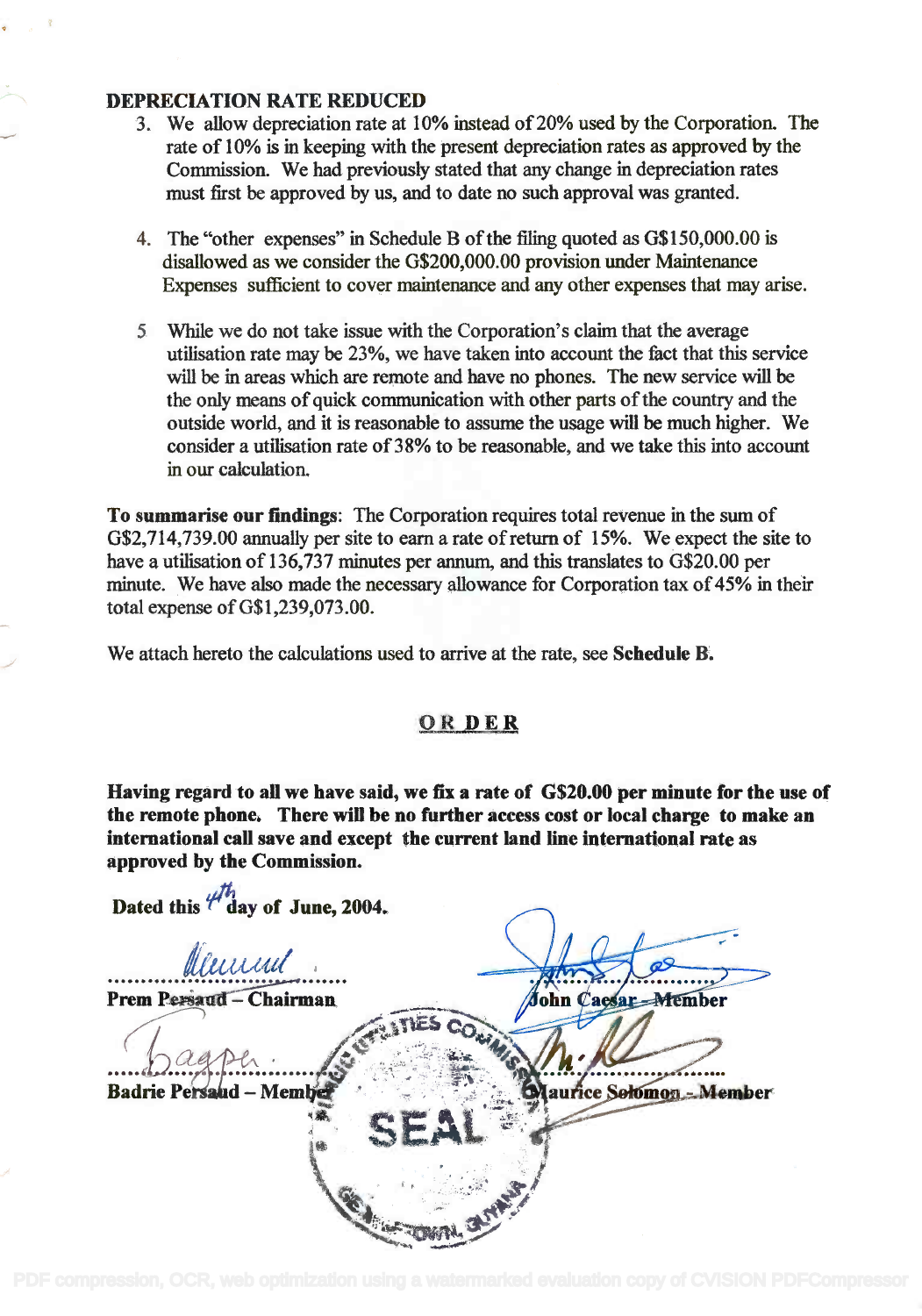#### PUC ORDER NO. 1/2004

# REMOTE AREA PHONES **REMOTE AREA PHONES** SCHEDULE "A" **SCHEDULE** "A"

#### The first priority communities are:

- 1. Orealla I. Orealla
- 2. Moleson Creek 2. Moleson Creek
- 3. Mibicuri 3. Mibicuri
- 4. Bush Lot (ECB) 4. Bush Lot (ECB)
- 5. Mara 5. Mara
- 6. Burma 6. Burma
- 7. Esau & Jacob 7. Esau & Jacob
- 8. Kuru-Kuru 8. Kuru-Kuru
- 9. Soweyo 9. Soweyo
- 10. Muritura 10. Muritura
- 11. Mabura II. Mabura
- 12. Kimbia/Ebini 12. Kimbia/Ebini
- 13. Madhia 13. Madhia
- 14. Kum Pukari 14. Kuru Pukari
- 15. Hogg Island 15. Hogg Island
- 16. Santa Rosa 16. Santa Rosa
- 17. Kabacaburi 17. Kabacaburi
- 18. Wakapau 18. Wakapau
- 19. Horsororo 19. Horsororo
- 20. Matthews Ridge 20. Matthews Ridge
- 21. Arakaka 2I. Arakaka
- 22. Annai, and 22. Annai, and
- 23. Sand Creek. 23. Sand Creek.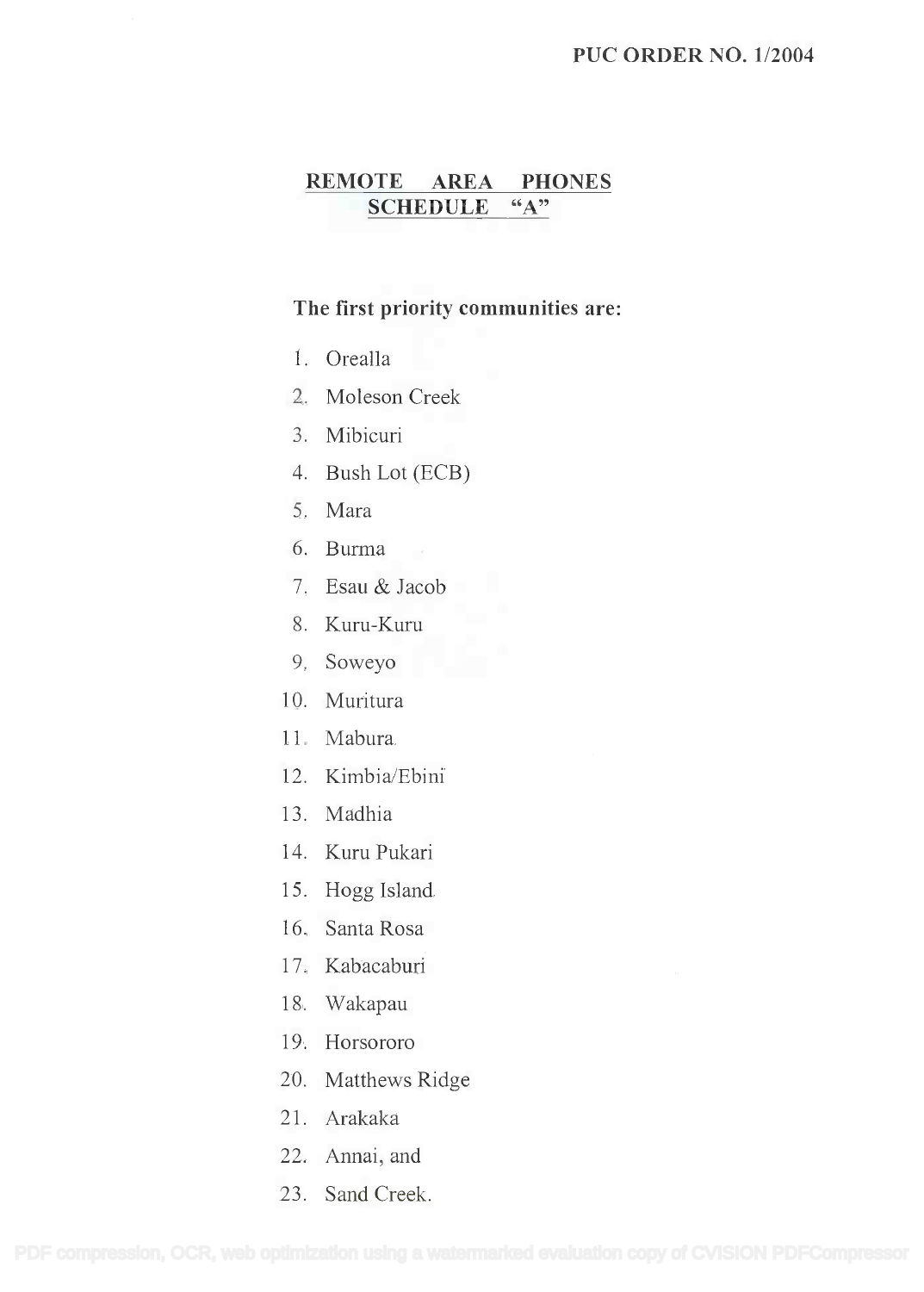### PUC ORDER NO. 1/2004 **PUC ORDER NO. 112004**

### Schedule"A" Continued **Schedule" A" Continued**

### The second priority communities:

- 1. Bara Cara (Canje Creek) 1. Bara Cara (Canje Creek)
- 2. Mora Point 2. Mora Point
- 3. Long Creek 3. Long Creek
- 4. Silver Hill 4. Silver Hill
- 5. St. Francis 5. St. Francis
- 6. Wineperu 6. Wineperu
- 7. Marias Pleasure 7. Marias Pleasure
- 8. Zeelandia 8. Zeelandia
- 9. Hackney, and 9. Hackney, and
- 10. Dadanawa. 10. Dadanawa.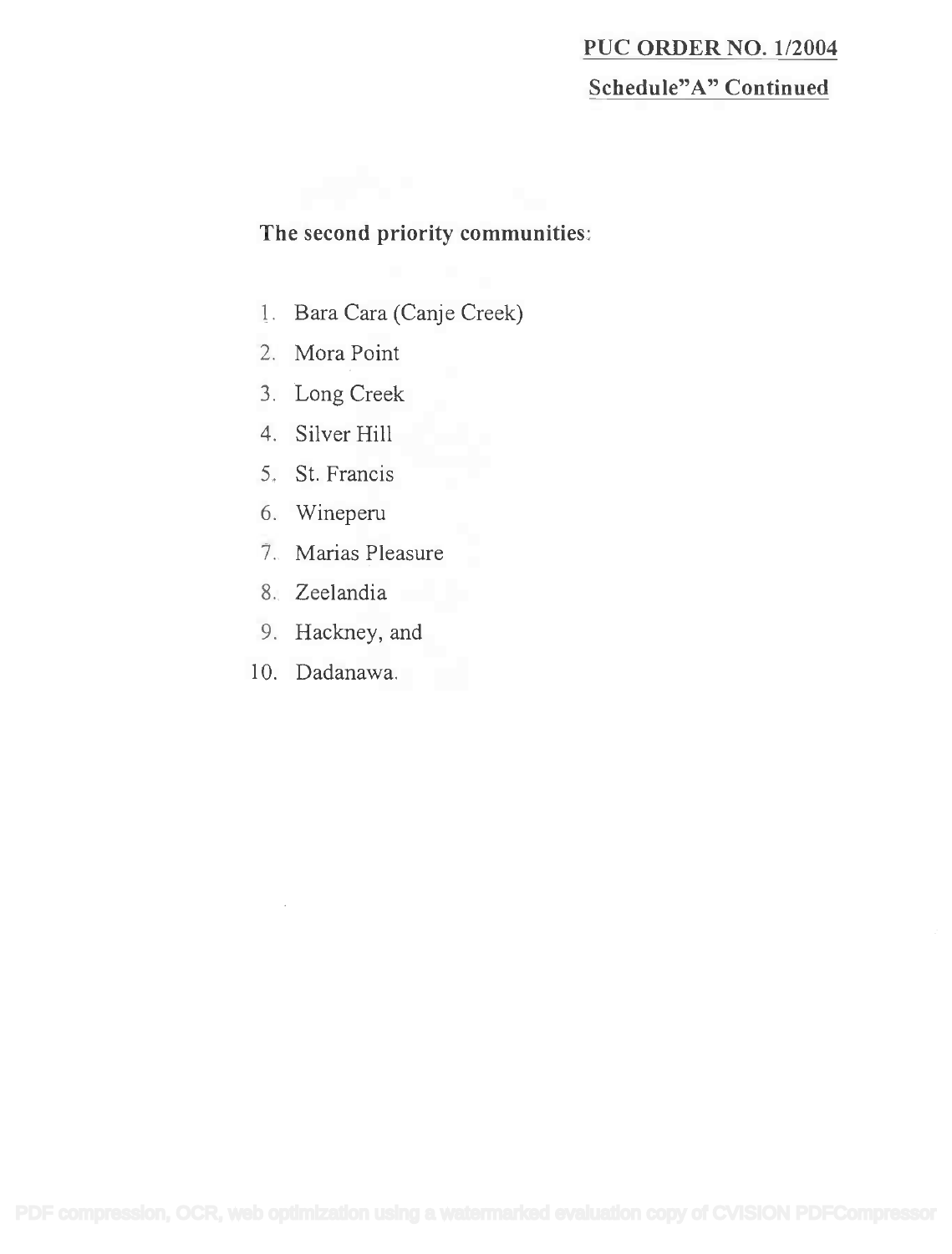# PUC ORDER NO. 1/2004

### GT&T REMOTE AREA PHONE

# Revenue Requirement

| <b>Investment</b> per Switch<br>Capitalisation   | (1)                 | US\$<br>22,394<br>4,000 | G\$                    |
|--------------------------------------------------|---------------------|-------------------------|------------------------|
| Total                                            |                     | 26,394                  |                        |
| X G\$205                                         |                     |                         | 5,410,770              |
| Rate of Return (15%)<br>Corporation Rate (45%)   |                     |                         | 811,616<br>664,050     |
| Income before Expenses<br>(2)<br><b>Expenses</b> |                     |                         | 1,475,666<br>1,239,073 |
| <b>Required Revenues</b>                         |                     |                         | 2,714,739              |
| <b>Cost per Minutes</b>                          | 136,737 minutes (3) |                         | $=$ \$20 per minutes   |